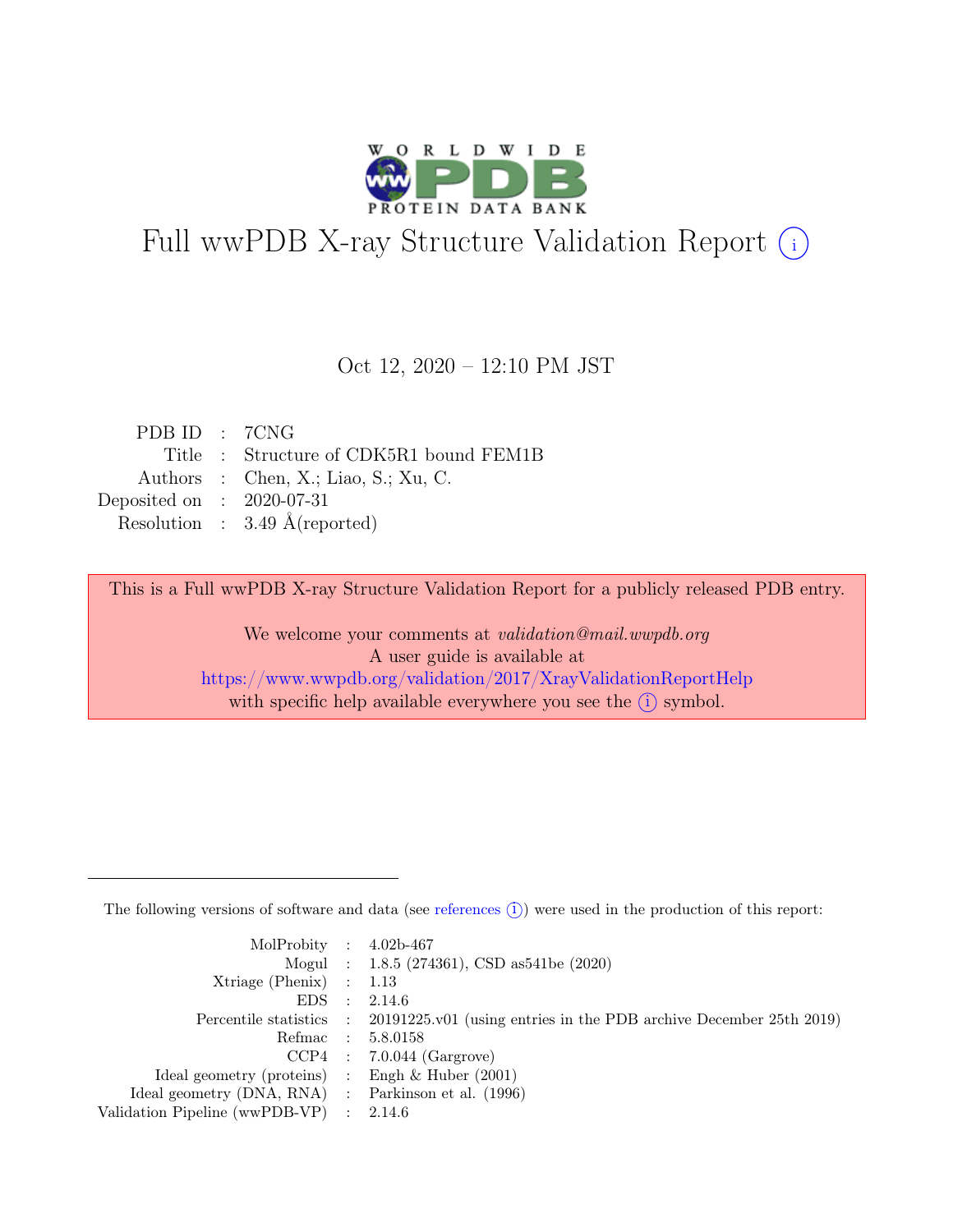# 1 Overall quality at a glance  $(i)$

The following experimental techniques were used to determine the structure: X-RAY DIFFRACTION

The reported resolution of this entry is 3.49 Å.

Percentile scores (ranging between 0-100) for global validation metrics of the entry are shown in the following graphic. The table shows the number of entries on which the scores are based.



| Metric                | Whole archive<br>$(\#Entries)$ | Similar resolution<br>$(\# \text{Entries}, \text{ resolution } \text{range}(\AA))$ |
|-----------------------|--------------------------------|------------------------------------------------------------------------------------|
| $R_{free}$            | 130704                         | $1659(3.60-3.40)$                                                                  |
| Clashscore            | 141614                         | $1036(3.\overline{58-3.42})$                                                       |
| Ramachandran outliers | 138981                         | $1005(3.58-3.42)$                                                                  |
| Sidechain outliers    | 138945                         | $1006(3.58-3.42)$                                                                  |
| RSRZ outliers         | 127900                         | $\overline{1559}$ $(\overline{3.60} - 3.40)$                                       |

The table below summarises the geometric issues observed across the polymeric chains and their fit to the electron density. The red, orange, yellow and green segments on the lower bar indicate the fraction of residues that contain outliers for  $>=$  3, 2, 1 and 0 types of geometric quality criteria respectively. A grey segment represents the fraction of residues that are not modelled. The numeric value for each fraction is indicated below the corresponding segment, with a dot representing fractions <=5% The upper red bar (where present) indicates the fraction of residues that have poor fit to the electron density. The numeric value is given above the bar.

| Mol | Chain | Length | Quality of chain |     |                      |
|-----|-------|--------|------------------|-----|----------------------|
|     |       | 357    | 2%<br>77%        | 19% |                      |
|     |       | 357    | 3%<br>76%        | 19% | $\ddot{\phantom{a}}$ |

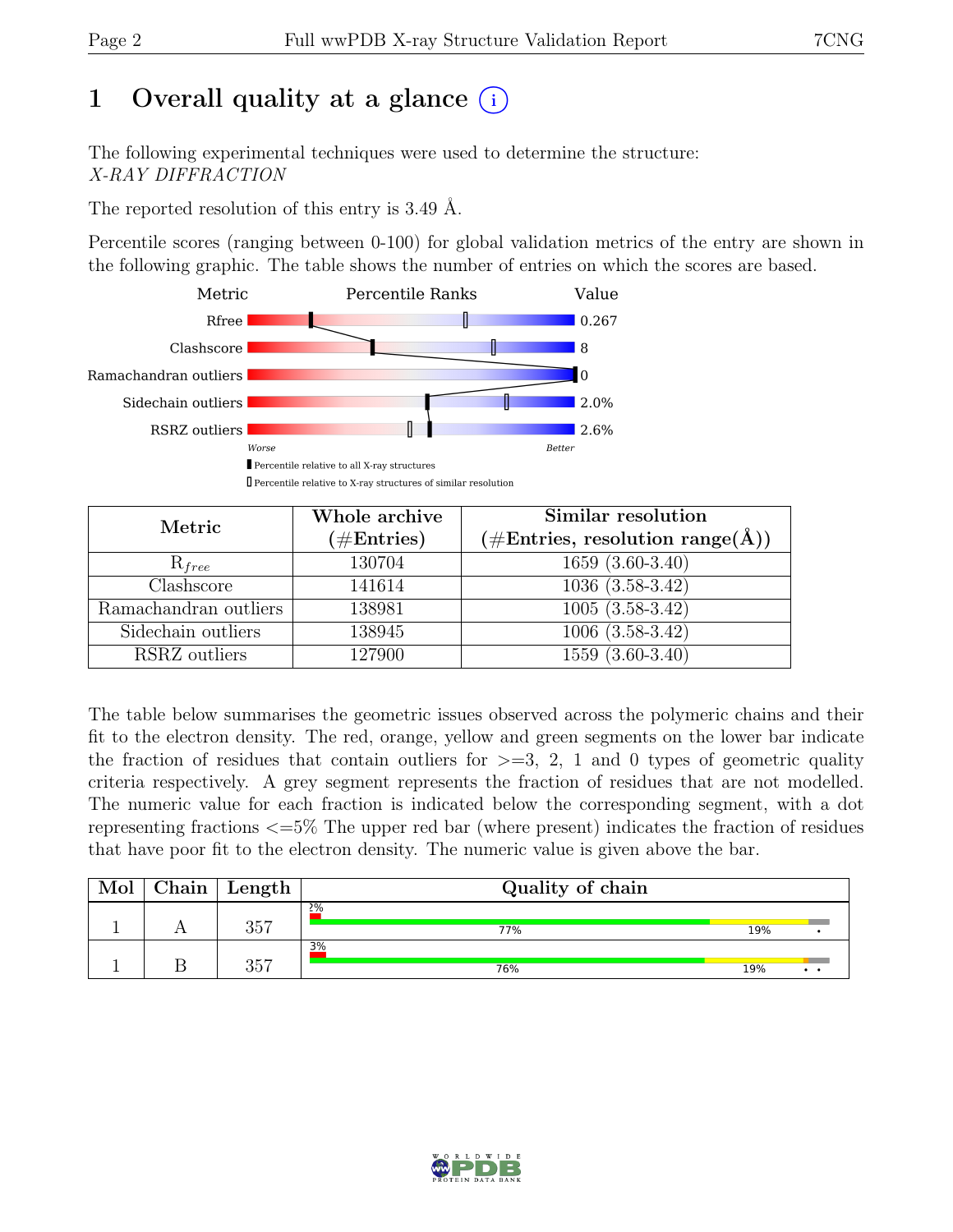# 2 Entry composition  $(i)$

There are 2 unique types of molecules in this entry. The entry contains 5124 atoms, of which 0 are hydrogens and 0 are deuteriums.

In the tables below, the ZeroOcc column contains the number of atoms modelled with zero occupancy, the AltConf column contains the number of residues with at least one atom in alternate conformation and the Trace column contains the number of residues modelled with at most 2 atoms.

• Molecule 1 is a protein called Protein fem-1 homolog B, Peptide from Cyclin-dependent kinase 5 activator 1.

| Mol | Chain   Residues | Atoms         |               |     | $ZeroOcc \mid AltConf \mid Trace \mid$ |     |  |  |
|-----|------------------|---------------|---------------|-----|----------------------------------------|-----|--|--|
|     | 344              | Total<br>2591 | $C-N$<br>1638 | 461 | 480                                    | -12 |  |  |
|     | 342              | Total<br>2513 | C N<br>1593   | 440 | $\left( \right)$<br>468                | 12  |  |  |

| Chain            | Residue        | Modelled   | Actual | Comment        | Reference  |
|------------------|----------------|------------|--------|----------------|------------|
| A                | $-1$           | <b>GLY</b> |        | expression tag | UNP Q9UK73 |
| $\mathbf{A}$     | $\overline{0}$ | <b>HIS</b> |        | expression tag | UNP Q9UK73 |
| $\mathbf{A}$     | 338            | <b>GLY</b> |        | linker         | UNP Q9UK73 |
| $\boldsymbol{A}$ | 339            | <b>GLY</b> |        | linker         | UNP Q9UK73 |
| $\mathbf{A}$     | 340            | <b>GLY</b> |        | linker         | UNP Q9UK73 |
| A                | 341            | <b>SER</b> |        | linker         | UNP Q9UK73 |
| $\mathbf{A}$     | 342            | <b>GLY</b> |        | linker         | UNP Q9UK73 |
| A                | 343            | <b>GLY</b> |        | linker         | UNP Q9UK73 |
| $\mathbf{A}$     | 344            | <b>GLY</b> |        | linker         | UNP Q9UK73 |
| A                | 345            | <b>SER</b> |        | linker         | UNP Q9UK73 |
| B                | $-1$           | GLY        |        | expression tag | UNP Q9UK73 |
| $\boldsymbol{B}$ | $\overline{0}$ | <b>HIS</b> |        | expression tag | UNP Q9UK73 |
| $\boldsymbol{B}$ | 338            | <b>GLY</b> |        | linker         | UNP Q9UK73 |
| $\boldsymbol{B}$ | 339            | <b>GLY</b> |        | linker         | UNP Q9UK73 |
| B                | 340            | <b>GLY</b> |        | linker         | UNP Q9UK73 |
| B                | 341            | <b>SER</b> |        | linker         | UNP Q9UK73 |
| $\boldsymbol{B}$ | 342            | <b>GLY</b> |        | linker         | UNP Q9UK73 |
| $\boldsymbol{B}$ | 343            | <b>GLY</b> |        | linker         | UNP Q9UK73 |
| $\boldsymbol{B}$ | 344            | <b>GLY</b> |        | linker         | UNP Q9UK73 |
| B                | 345            | <b>SER</b> |        | linker         | UNP Q9UK73 |

There are 20 discrepancies between the modelled and reference sequences:

• Molecule 2 is SULFATE ION (three-letter code: SO4) (formula:  $O_4S$ ).

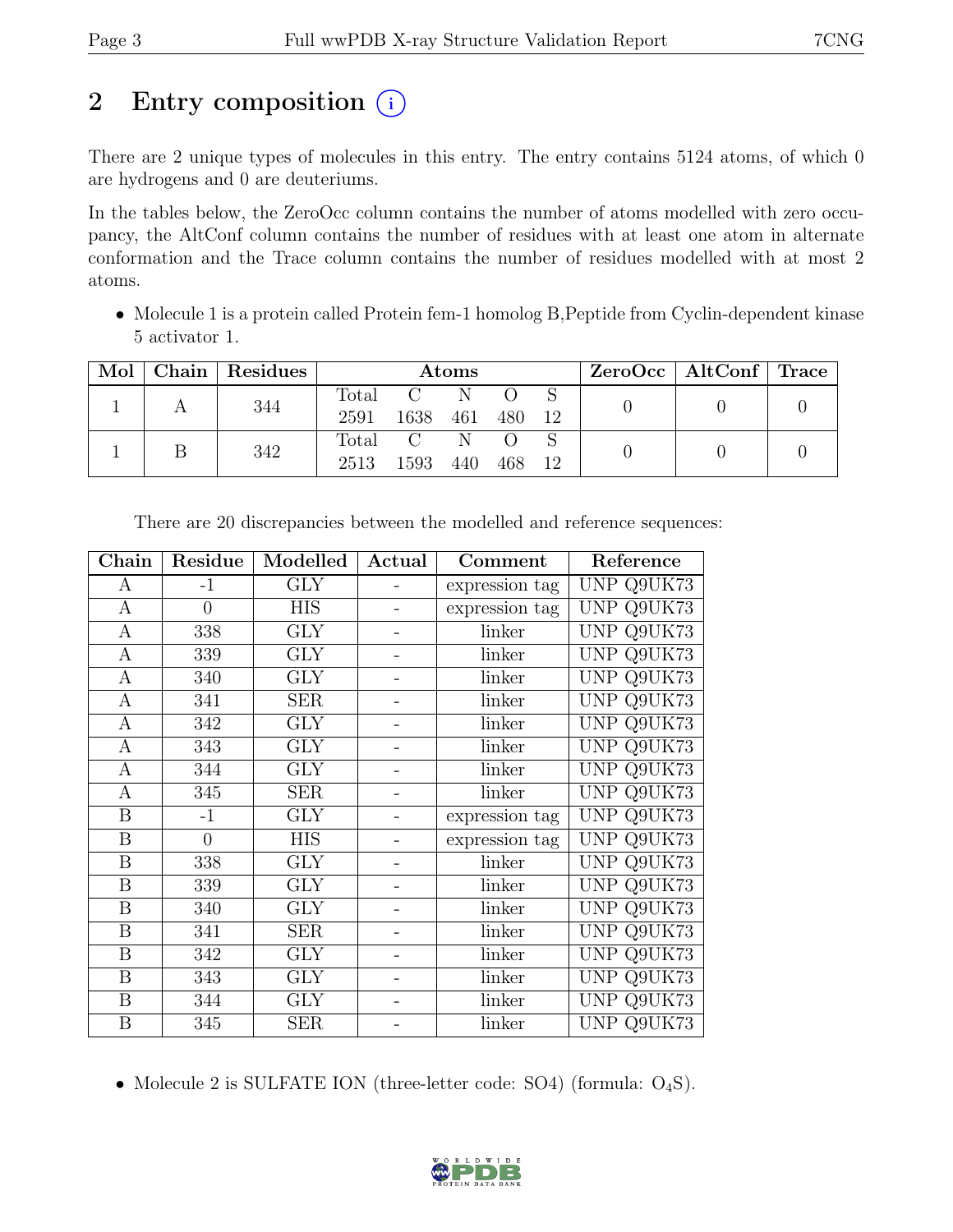

| Mol |   | Chain Residues | Atoms                                                 | ZeroOcc   AltConf |
|-----|---|----------------|-------------------------------------------------------|-------------------|
| 2   |   |                | Total<br>$\overline{\mathbf{S}}$<br>– O<br>4 1<br>5   |                   |
|     |   |                | Total<br>- S<br><sup>O</sup><br>$\overline{4}$<br>5   |                   |
|     | B |                | Total<br>- S<br>$\overline{O}$<br>$\overline{4}$<br>5 |                   |
|     |   |                | Total<br>-S<br>$\left( \right)$<br>5                  |                   |

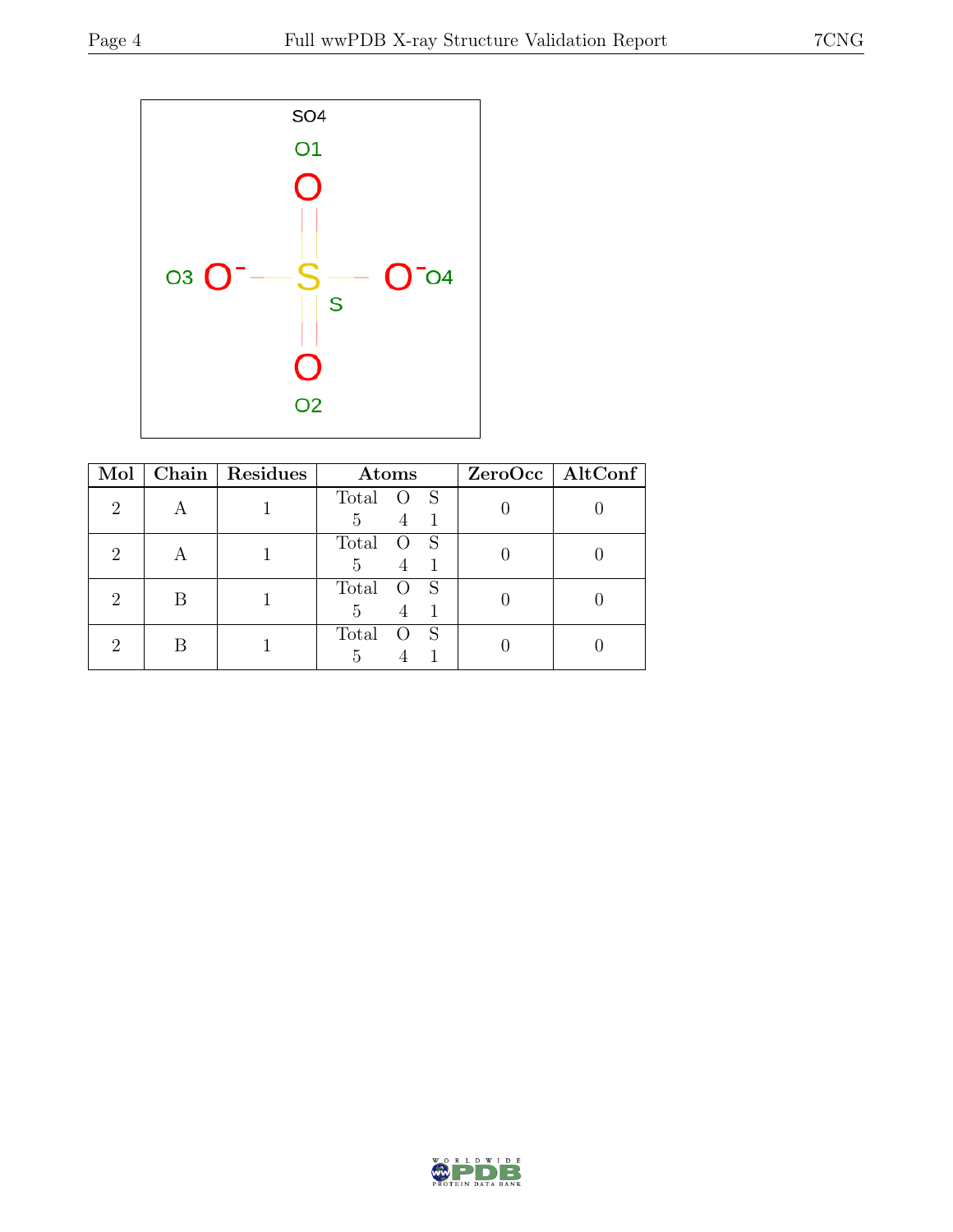# 3 Residue-property plots  $(i)$

These plots are drawn for all protein, RNA, DNA and oligosaccharide chains in the entry. The first graphic for a chain summarises the proportions of the various outlier classes displayed in the second graphic. The second graphic shows the sequence view annotated by issues in geometry and electron density. Residues are color-coded according to the number of geometric quality criteria for which they contain at least one outlier:  $green = 0$ , yellow  $= 1$ , orange  $= 2$  and red  $= 3$  or more. A red dot above a residue indicates a poor fit to the electron density (RSRZ > 2). Stretches of 2 or more consecutive residues without any outlier are shown as a green connector. Residues present in the sample, but not in the model, are shown in grey.

• Molecule 1: Protein fem-1 homolog B, Peptide from Cyclin-dependent kinase 5 activator 1



• Molecule 1: Protein fem-1 homolog B, Peptide from Cyclin-dependent kinase 5 activator 1



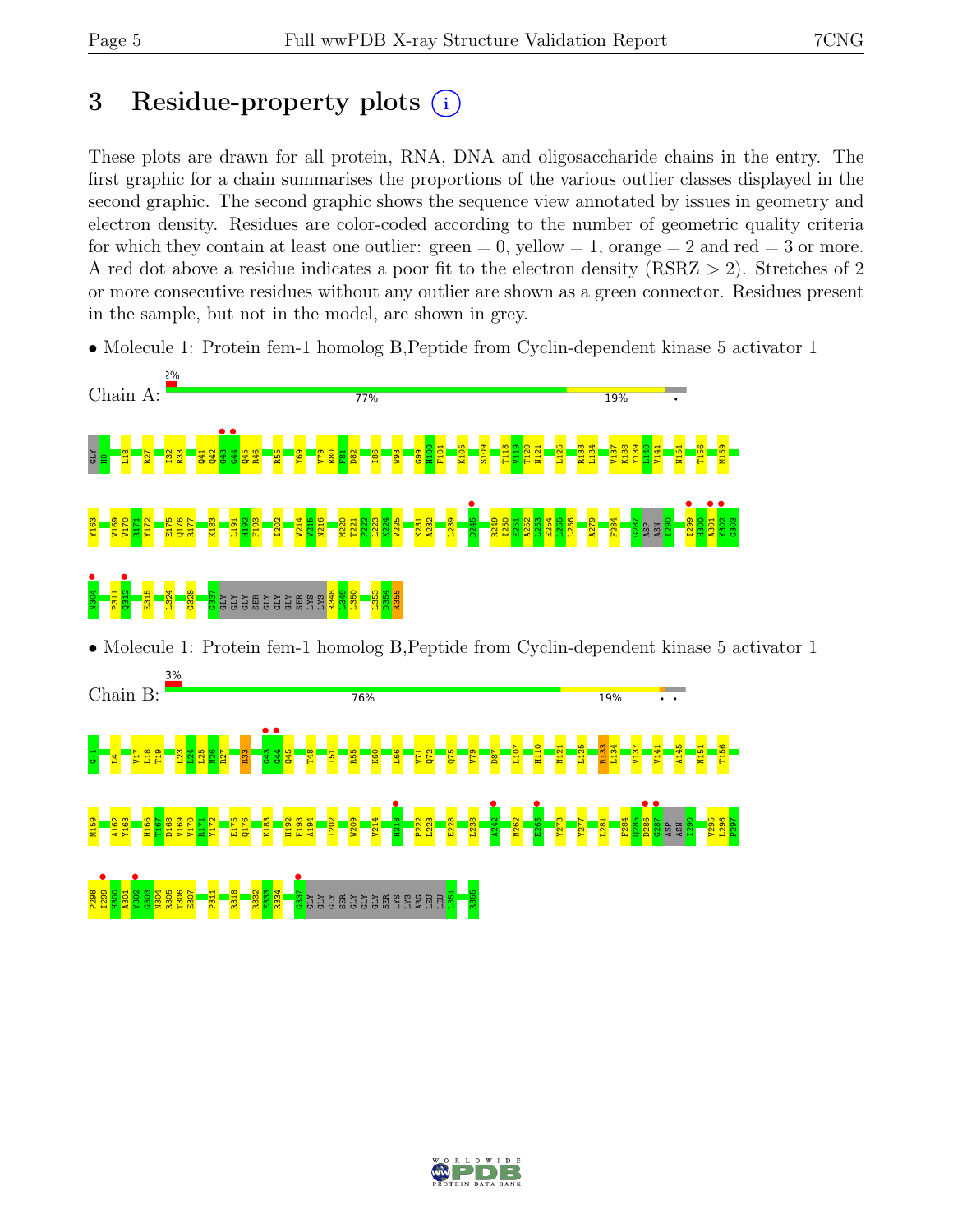## 4 Data and refinement statistics  $(i)$

| Property                                                             | Value                                                    | <b>Source</b> |
|----------------------------------------------------------------------|----------------------------------------------------------|---------------|
| Space group                                                          | P 4 21 2                                                 | Depositor     |
| Cell constants                                                       | 126.81Å 126.81Å<br>144.49Å                               | Depositor     |
| a, b, c, $\alpha$ , $\beta$ , $\gamma$                               | $90.00^\circ$<br>$90.00^\circ$<br>$90.00^\circ$          |               |
| Resolution $(A)$                                                     | 28.90<br>$-3.49$                                         | Depositor     |
|                                                                      | $-3.49$<br>28.90                                         | <b>EDS</b>    |
| % Data completeness                                                  | $93.2$ $(28.90-3.49)$                                    | Depositor     |
| (in resolution range)                                                | $93.2$ $(28.90-3.49)$                                    | <b>EDS</b>    |
| $R_{merge}$                                                          | 0.05                                                     | Depositor     |
| $R_{sym}$                                                            | (Not available)                                          | Depositor     |
| $\langle I/\sigma(I) \rangle$ <sup>1</sup>                           | $2.37$ (at $3.47$ Å)                                     | Xtriage       |
| Refinement program                                                   | PHENIX 1.17.1 3660                                       | Depositor     |
| $R, R_{free}$                                                        | 0.220<br>0.267<br>$\ddot{\phantom{0}}$                   | Depositor     |
|                                                                      | 0.220<br>0.267<br>$\ddot{\phantom{a}}$                   | DCC           |
| $R_{free}$ test set                                                  | $1447$ reflections $(10.00\%)$                           | wwPDB-VP      |
| Wilson B-factor $(A^2)$                                              | 65.7                                                     | Xtriage       |
| Anisotropy                                                           | 0.103                                                    | Xtriage       |
| Bulk solvent $k_{sol}(e/\mathring{A}^3)$ , $B_{sol}(\mathring{A}^2)$ | 0.33, 34.0                                               | <b>EDS</b>    |
| L-test for twinning <sup>2</sup>                                     | $\langle  L  \rangle = 0.48, \langle L^2 \rangle = 0.31$ | Xtriage       |
| Estimated twinning fraction                                          | No twinning to report.                                   | Xtriage       |
| $\overline{F_o,F_c}$ correlation                                     | 0.89                                                     | <b>EDS</b>    |
| Total number of atoms                                                | 5124                                                     | wwPDB-VP      |
| Average B, all atoms $(A^2)$                                         | 51.0                                                     | wwPDB-VP      |

Xtriage's analysis on translational NCS is as follows: The largest off-origin peak in the Patterson function is 4.28% of the height of the origin peak. No significant pseudotranslation is detected.

<sup>&</sup>lt;sup>2</sup>Theoretical values of  $\langle |L| \rangle$ ,  $\langle L^2 \rangle$  for acentric reflections are 0.5, 0.333 respectively for untwinned datasets, and 0.375, 0.2 for perfectly twinned datasets.



<span id="page-5-1"></span><span id="page-5-0"></span><sup>1</sup> Intensities estimated from amplitudes.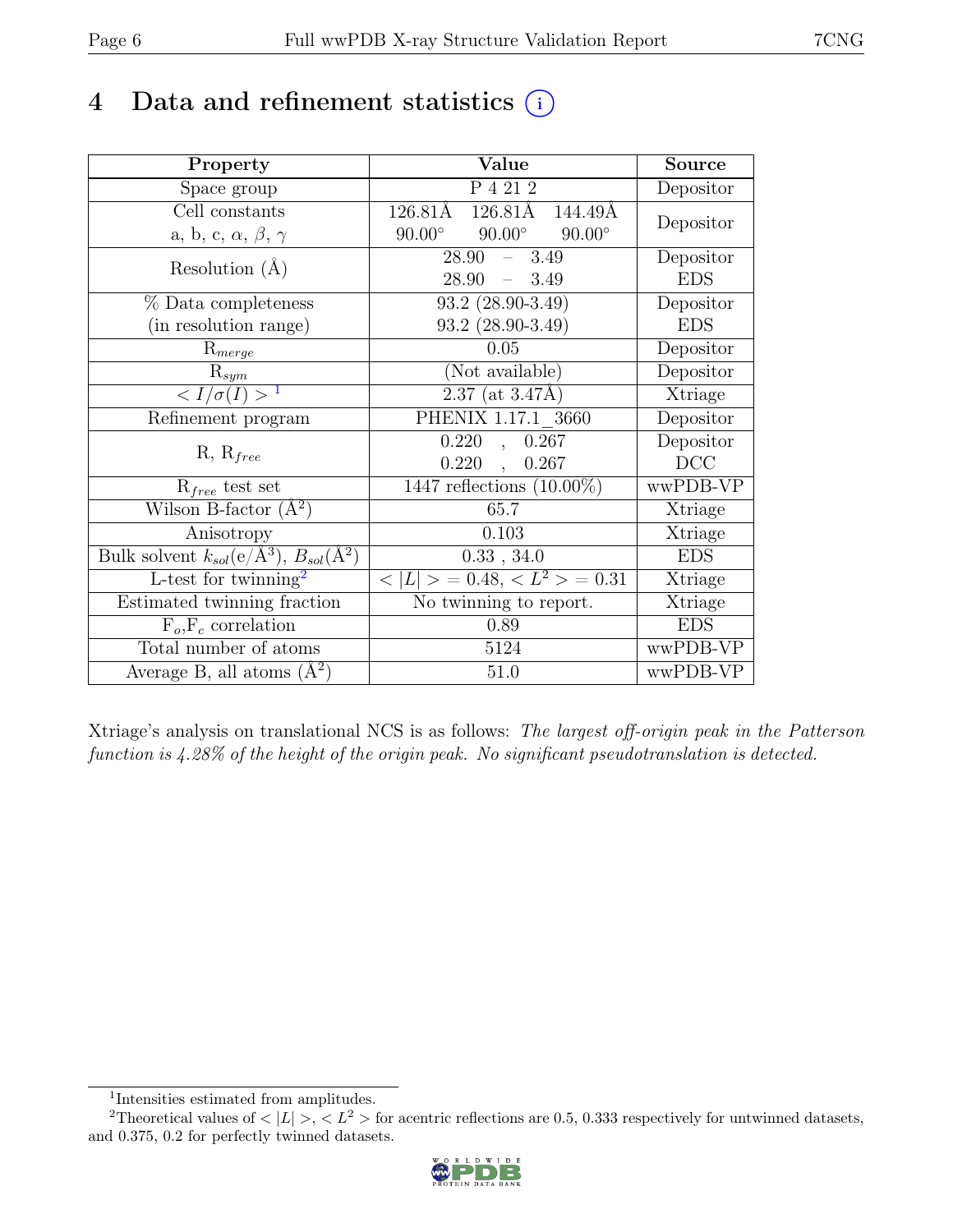# 5 Model quality  $(i)$

## 5.1 Standard geometry  $(i)$

Bond lengths and bond angles in the following residue types are not validated in this section: SO4

The Z score for a bond length (or angle) is the number of standard deviations the observed value is removed from the expected value. A bond length (or angle) with  $|Z| > 5$  is considered an outlier worth inspection. RMSZ is the root-mean-square of all Z scores of the bond lengths (or angles).

| Mol | Chain |             | Bond lengths | Bond angles |             |
|-----|-------|-------------|--------------|-------------|-------------|
|     |       | <b>RMSZ</b> | $\# Z  > 5$  | <b>RMSZ</b> | # $ Z  > 5$ |
|     |       | 0.34        | 0/2632       | 0.51        | 0/3569      |
|     | В     | 0.29        | 0/2552       | 0.46        | 0/3469      |
| ΑH  | All   | 0.32        | 0/5184       | 0.48        | 7038        |

There are no bond length outliers.

There are no bond angle outliers.

There are no chirality outliers.

There are no planarity outliers.

### 5.2 Too-close contacts  $(i)$

In the following table, the Non-H and H(model) columns list the number of non-hydrogen atoms and hydrogen atoms in the chain respectively. The H(added) column lists the number of hydrogen atoms added and optimized by MolProbity. The Clashes column lists the number of clashes within the asymmetric unit, whereas Symm-Clashes lists symmetry related clashes.

| $Mol \parallel$ |      |      | Chain   Non-H   H(model)   H(added)   Clashes   Symm-Clashes |
|-----------------|------|------|--------------------------------------------------------------|
|                 | 2591 | 2529 |                                                              |
|                 | 2513 | 2420 |                                                              |
|                 |      |      |                                                              |
|                 |      |      |                                                              |
|                 | 194  |      |                                                              |

The all-atom clashscore is defined as the number of clashes found per 1000 atoms (including hydrogen atoms). The all-atom clashscore for this structure is 8.

All (77) close contacts within the same asymmetric unit are listed below, sorted by their clash magnitude.

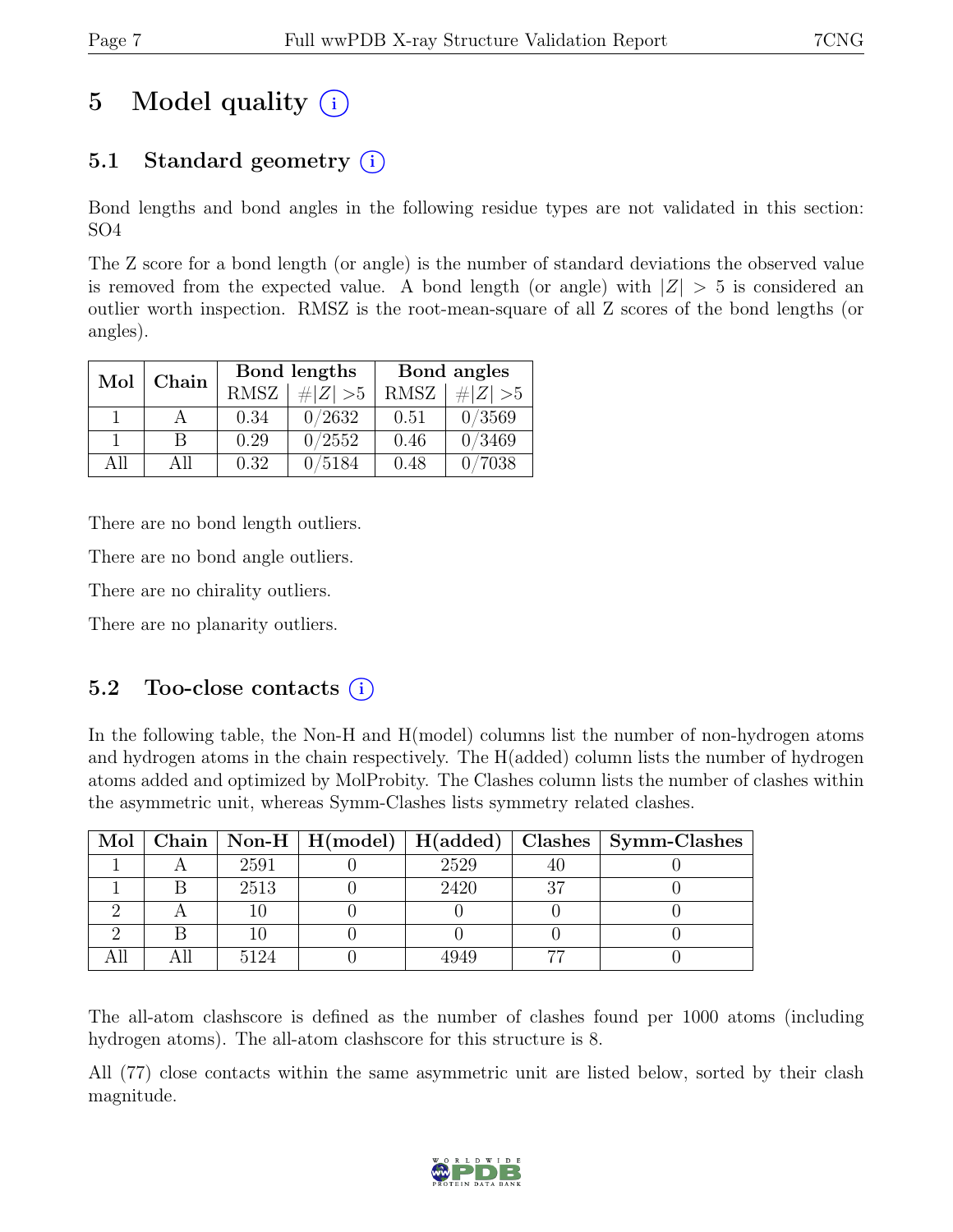|                              |                     | Interatomic    | Clash           |
|------------------------------|---------------------|----------------|-----------------|
| Atom-1                       | Atom-2              | distance $(A)$ | overlap $(\AA)$ |
| 1:A:118:THR:HG22             | 1:A:120:THR:H       | 1.56           | 0.71            |
| 1:B:170:VAL:HG11             | 1:B:202:ILE:HG23    | 1.71           | 0.71            |
| $1:A:18\overline{3:LYS:HE3}$ | 1:A:214:VAL:HG11    | 1.73           | 0.70            |
| 1:B:133:ARG:NE               | 1:B:133:ARG:HA      | 2.06           | 0.69            |
| 1:B:298:PRO:HG3              | 1:B:306:THR:HG23    | 1.74           | 0.68            |
| 1: A:284:PHE:CE2             | 1:A:311:PRO:HD3     | 2.33           | 0.64            |
| 1:A:82:ASP:OD2               | 1:A:355:ARG:NH1     | 2.31           | 0.63            |
| 1:B:183:LYS:HE3              | 1:B:214:VAL:HG11    | 1.81           | 0.62            |
| 1:A:299:ILE:HG22             | 1:A:301:ALA:H       | 1.64           | 0.62            |
| 1:B:66:LEU:HB3               | 1: B: 110: HIS: CD2 | 2.35           | 0.61            |
| 1: B:273: TYR: CE2           | 1: B: 318: ARG: HG3 | 2.37           | 0.60            |
| 1:A:125:LEU:HD11             | 1:A:137:VAL:HG13    | 1.83           | 0.59            |
| 1:A:163:TYR:HB2              | 1:A:193:PHE:HB3     | 1.86           | 0.57            |
| 1:A:348:ARG:HB3              | 1:A:350:LEU:HD12    | 1.86           | 0.57            |
| 1:B:66:LEU:HD11              | 1:B:107:LEU:HD23    | 1.87           | 0.57            |
| 1:A:216:ASN:HB3              | 1:A:220:MET:H       | 1.71           | 0.56            |
| 1:B:72:GLN:HG3               | 1:B:75:GLN:HE21     | 1.71           | 0.56            |
| 1:A:138:LYS:HG2              | 1: A:172:TYR: CZ    | 2.42           | 0.55            |
| 1:B:192:HIS:CE1              | 1:B:222:PRO:HD3     | 2.41           | 0.55            |
| 1: B: 45: GLN: HG3           | 1:B:79:VAL:HA       | 1.89           | 0.54            |
| 1:A:239:LEU:HD22             | 1:A:249:ARG:HG3     | 1.89           | 0.54            |
| 1:A:324:LEU:O                | 1:A:328:GLY:N       | 2.39           | 0.51            |
| 1:A:216:ASN:HB2              | 1:A:220:MET:O       | 2.11           | 0.51            |
| 1:B:299:ILE:HG22             | 1:B:301:ALA:H       | 1.76           | 0.51            |
| 1:A:42:GLN:O                 | 1:A:80:ARG:NH2      | 2.31           | 0.49            |
| 1:B:125:LEU:HD11             | 1:B:137:VAL:HG13    | 1.93           | 0.49            |
| 1:B:33:ARG:HH22              | 1:B:71:VAL:HA       | 1.77           | 0.49            |
| 1: A:99: GLY:O               | 1:A:133:ARG:NH1     | 2.45           | 0.49            |
| 1:A:33:ARG:NH2               | 1: A:69: TYR:O      | 2.46           | 0.49            |
| 1:B:262:ASN:OD1              | 1:B:332:ARG:NE      | 2.46           | 0.48            |
| 1:A:121:ASN:O                | 1:A:151:ASN:HA      | 2.14           | 0.48            |
| 1: A: 163: TYR: CE2          | 1:A:353:LEU:HD13    | 2.49           | 0.48            |
| 1:B:19:THR:O                 | 1:B:23:LEU:HD23     | 2.14           | 0.48            |
| 1:A:141:VAL:HG11             | 1: A:176: GLN: HG3  | 1.95           | 0.48            |
| 1:B:134:LEU:HD22             | 1: B: 168: ASP: HB2 | 1.96           | 0.47            |
| 1: A: 105: LYS: O            | 1: A:109: SER:OG    | 2.20           | 0.47            |
| 1:A:134:LEU:HB2              | 1:A:169:VAL:HG12    | 1.97           | 0.47            |
| 1:A:41:GLN:HG2               | 1: A:46: ARG:HG2    | 1.97           | 0.46            |
| 1: A: 163: TYR: CD2          | 1:A:353:LEU:HD13    | 2.50           | 0.46            |
| 1:B:166:HIS:HB2              | 1:B:169:VAL:HG22    | 1.98           | 0.46            |
| 1:B:17:VAL:HG11              | 1:B:60:LYS:HB3      | 1.98           | 0.46            |
| 1:B:141:VAL:HA               | 1:B:145:ALA:HB3     | 1.98           | 0.45            |

Continued on next page...

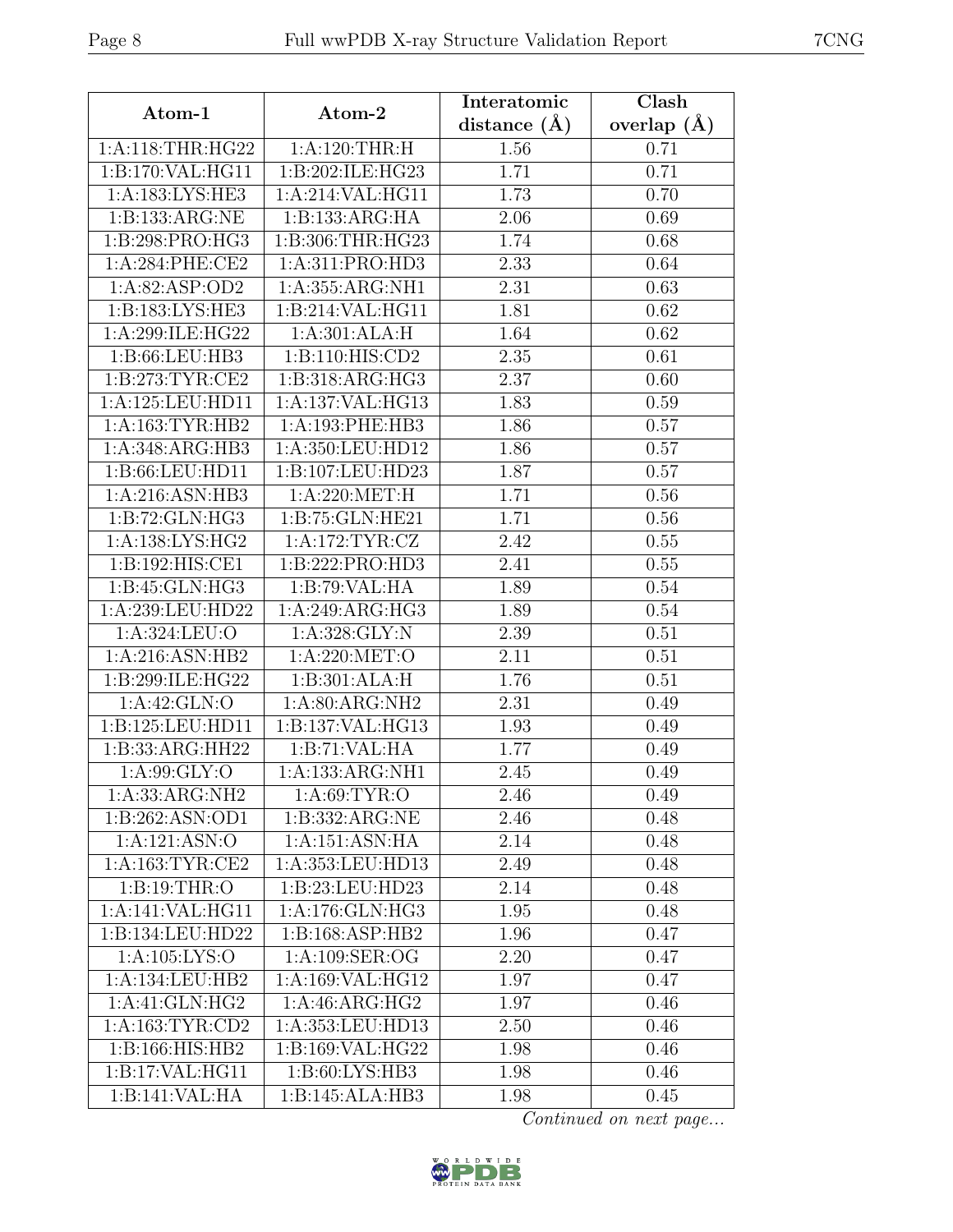| Atom-1              | Atom-2                      | Interatomic<br>distance $(A)$ | $\overline{\text{Clash}}$<br>overlap $(\AA)$ |
|---------------------|-----------------------------|-------------------------------|----------------------------------------------|
| 1:A:33:ARG:HD3      | 1:A:33:ARG:HA               | 1.58                          | 0.45                                         |
| 1:B:4:LEU:HD13      | 1:B:27:ARG:HH12             | 1.81                          | 0.45                                         |
| 1:A:170:VAL:HG21    | 1:A:202:ILE:HD13            | 1.99                          | 0.45                                         |
| 1:B:25:LEU:HA       | 1:B:25:LEU:HD12             | 1.80                          | 0.45                                         |
| 1:A:250:ILE:O       | 1:A:254:GLU:HG3             | 2.17                          | 0.44                                         |
| 1:A:311:PRO:O       | 1:A:315:GLU:N               | 2.44                          | 0.44                                         |
| 1:B:162:ALA:HB1     | 1:B:194:ALA:HB2             | 1.99                          | 0.44                                         |
| 1: A:45: GLN:HG3    | 1:A:79:VAL:HA               | 1.98                          | 0.44                                         |
| 1:A:232:ALA:HB2     | 1:A:256:LEU:HD11            | 2.00                          | 0.44                                         |
| 1:A:86:ILE:HD13     | 1: A:93:TRP:HH2             | 1.83                          | 0.44                                         |
| 1:A:18:LEU:HD23     | 1:A:18:LEU:HA               | 1.63                          | 0.43                                         |
| 1:B:18:LEU:HA       | 1:B:18:LEU:HD23             | $\overline{1.77}$             | 0.43                                         |
| 1:A:250:ILE:HG23    | 1:A:279:ALA:HB1             | 2.00                          | 0.43                                         |
| 1:A:27:ARG:HB2      | 1:A:32:ILE:HG22             | 1.99                          | 0.43                                         |
| 1: B: 163: TYR: HB2 | 1:B:193:PHE:HB3             | 2.01                          | 0.43                                         |
| 1:B:295:VAL:HG13    | 1:B:307:GLU:HB2             | 1.99                          | 0.43                                         |
| 1:B:296:LEU:HD11    | 1:B:334:ARG:HA              | 2.00                          | 0.43                                         |
| 1:B:121:ASN:HB3     | 1:B:151:ASN:HA              | 2.00                          | 0.42                                         |
| 1: B:48:THR:HG23    | 1: B:51: ILE:H              | 1.83                          | 0.42                                         |
| 1:B:172:TYR:O       | 1:B:176:GLN:HG2             | 2.19                          | 0.42                                         |
| 1:A:223:LEU:HD13    | 1:A:252:ALA:HB2             | 2.03                          | 0.41                                         |
| 1: A: 156: THR: OG1 | 1:A:159:MET:HG3             | 2.20                          | 0.41                                         |
| 1:A:216:ASN:CB      | 1: A:220: MET:H             | 2.33                          | 0.41                                         |
| 1:B:228:GLU:OE2     | 1:B:332:ARG:NH1             | 2.43                          | 0.41                                         |
| 1:B:284:PHE:CE2     | 1:B:311:PRO:HD3             | 2.56                          | 0.41                                         |
| 1:A:105:LYS:HG2     | 1: A: 139: TYR: CZ          | 2.56                          | 0.41                                         |
| 1: A:231: LYS: HA   | 1:A:231:LYS:H <sub>D3</sub> | 1.87                          | 0.41                                         |
| 1:B:298:PRO:HB3     | 1:B:304:ASN:O               | 2.20                          | 0.41                                         |
| 1:A:175:GLU:C       | 1:A:177:ARG:H               | 2.24                          | 0.41                                         |
| 1:B:238:LEU:HD23    | 1:B:238:LEU:HA              | 1.85                          | 0.41                                         |
| 1:B:175:GLU:HA      | 1:B:209:TRP:CH2             | 2.56                          | 0.40                                         |
| 1:B:156:THR:OG1     | 1:B:159:MET:HG3             | 2.21                          | 0.40                                         |
| 1:B:305:ARG:HD2     | 1:B:305:ARG:HA              | 1.83                          | 0.40                                         |
| 1: B:277: TYR: CE2  | 1:B:281:LEU:HD11            | 2.57                          | 0.40                                         |
| 1:A:221:THR:O       | 1:A:225:VAL:HG23            | 2.21                          | 0.40                                         |

Continued from previous page.

There are no symmetry-related clashes.

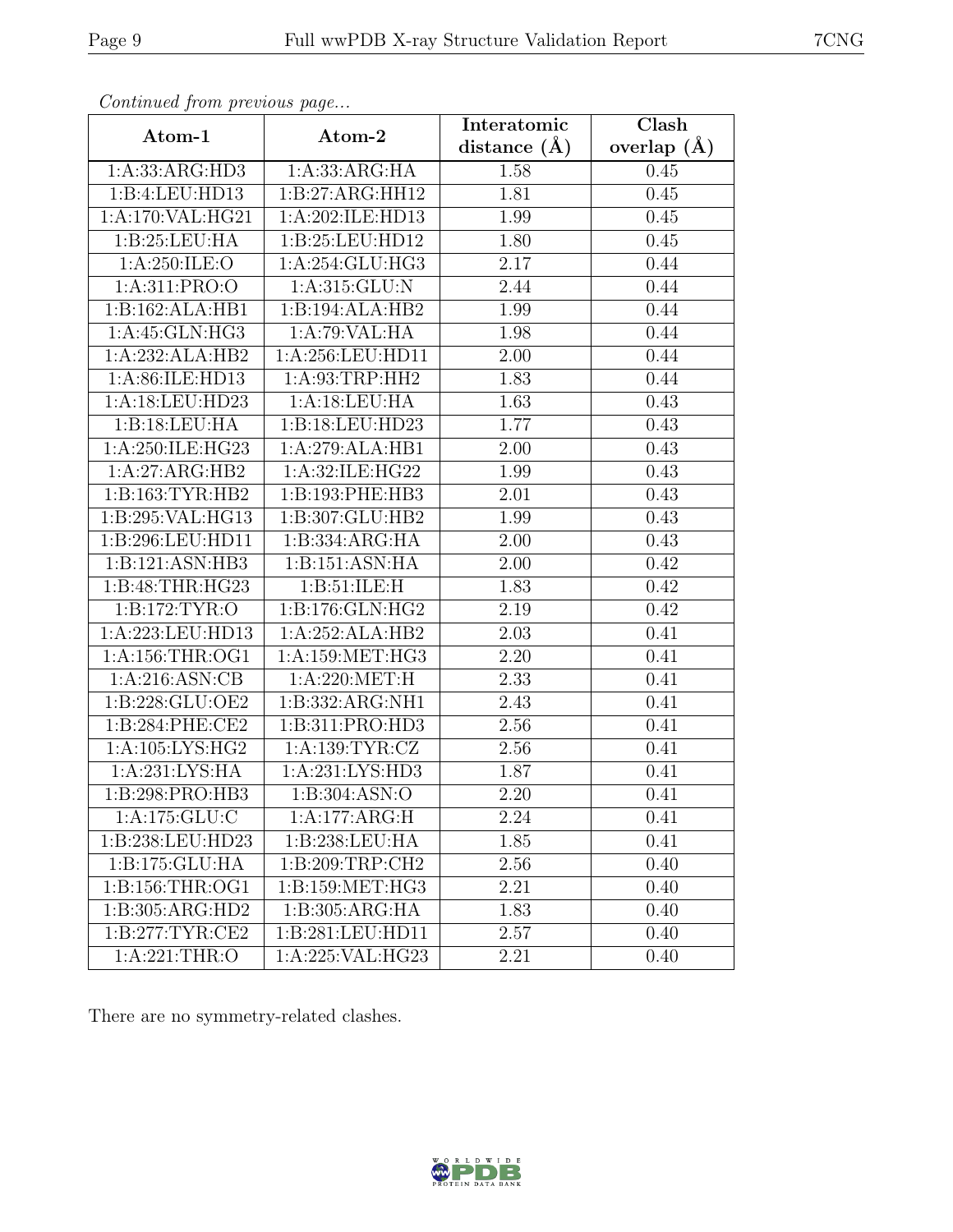### 5.3 Torsion angles (i)

#### 5.3.1 Protein backbone  $(i)$

In the following table, the Percentiles column shows the percent Ramachandran outliers of the chain as a percentile score with respect to all X-ray entries followed by that with respect to entries of similar resolution.

The Analysed column shows the number of residues for which the backbone conformation was analysed, and the total number of residues.

| Mol | Chain | Analysed                                 | Favoured | Allowed   Outliers | Percentiles |                   |
|-----|-------|------------------------------------------|----------|--------------------|-------------|-------------------|
|     |       | $338/357 (95\%)$   316 (94\%)            |          | 22 $(6%)$          |             | 100 100           |
|     |       | $336/357 (94\%)$   315 (94\%)   21 (6\%) |          |                    | $100$ 100   |                   |
| All | All   | $674/714 (94\%)$ 631 (94\%)              |          | 43 (6\%)           |             | $\vert$ 100   100 |

There are no Ramachandran outliers to report.

#### 5.3.2 Protein sidechains  $(i)$

In the following table, the Percentiles column shows the percent sidechain outliers of the chain as a percentile score with respect to all X-ray entries followed by that with respect to entries of similar resolution.

The Analysed column shows the number of residues for which the sidechain conformation was analysed, and the total number of residues.

| Mol | Chain | Analysed        | Rotameric   Outliers |           | Percentiles |
|-----|-------|-----------------|----------------------|-----------|-------------|
|     |       | 252/285(88%)    | 248 (98%)            | $4(2\%)$  | 62 83       |
|     |       | $238/285(84\%)$ | 232 (98\%)           | 6 $(2\%)$ | 75<br>47    |
| All | All   | $490/570(86\%)$ | 480 (98%)            | $10(2\%)$ | 79<br>55    |

All (10) residues with a non-rotameric sidechain are listed below:

| Mol | Chain | Res | <b>Type</b> |
|-----|-------|-----|-------------|
| 1   | А     | 55  | ARG         |
| 1   | А     | 101 | <b>PHE</b>  |
| 1   | А     | 191 | LEU         |
| 1   | А     | 355 | $\rm{ARG}$  |
| 1   | В     | 33  | $\rm{ARG}$  |
| 1   | В     | 55  | $\rm{ARG}$  |
|     | В     | 87  | <b>ASP</b>  |
|     |       | 133 | $\rm{ARG}$  |

Continued on next page...

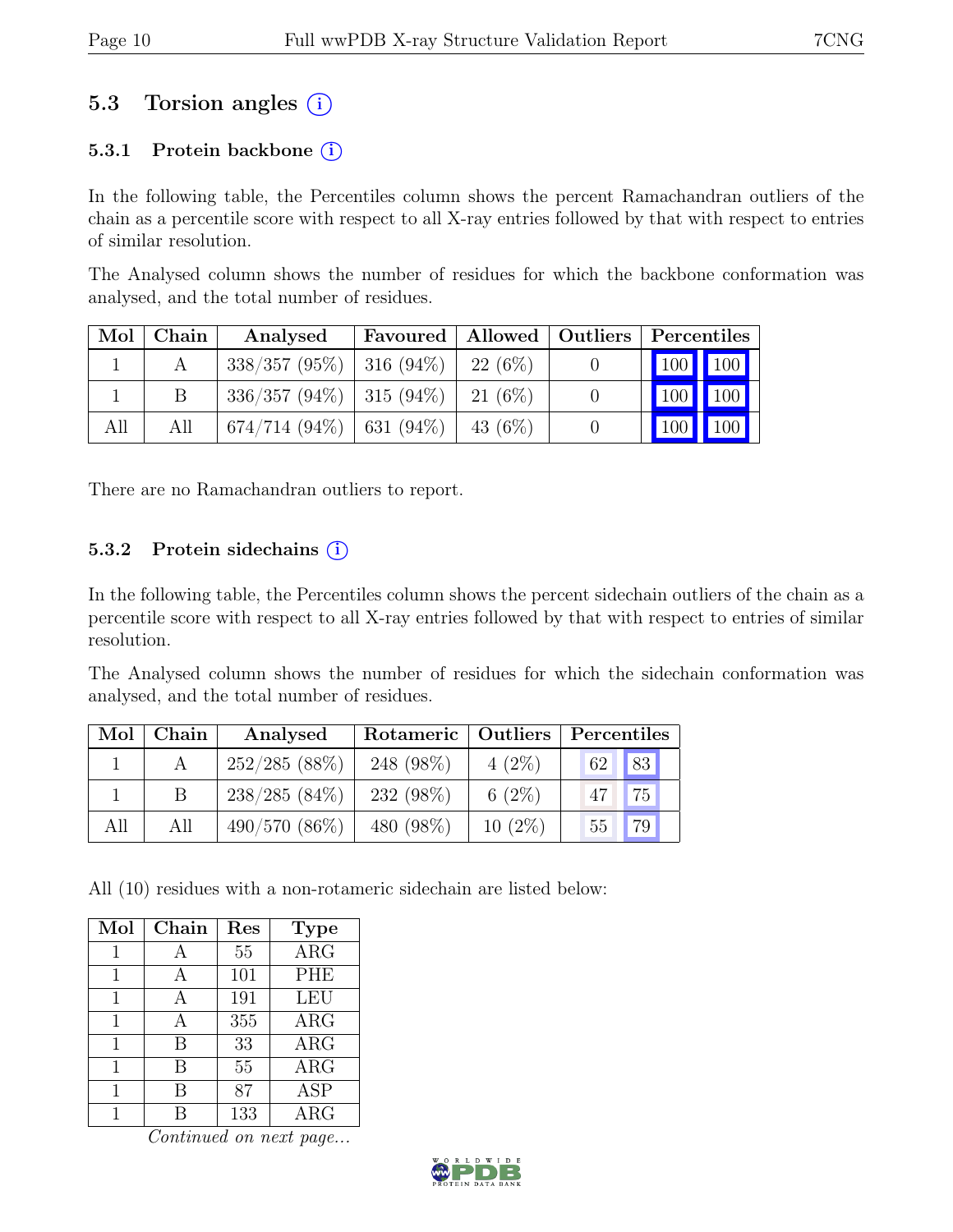Continued from previous page...

| Mol | ${\rm Chain}$ | Res | Type |
|-----|---------------|-----|------|
|     |               | 223 | . н  |
|     |               |     |      |

Some sidechains can be flipped to improve hydrogen bonding and reduce clashes. There are no such sidechains identified.

#### 5.3.3 RNA  $(i)$

There are no RNA molecules in this entry.

#### 5.4 Non-standard residues in protein, DNA, RNA chains (i)

There are no non-standard protein/DNA/RNA residues in this entry.

### 5.5 Carbohydrates (i)

There are no monosaccharides in this entry.

### 5.6 Ligand geometry  $(i)$

4 ligands are modelled in this entry.

In the following table, the Counts columns list the number of bonds (or angles) for which Mogul statistics could be retrieved, the number of bonds (or angles) that are observed in the model and the number of bonds (or angles) that are defined in the Chemical Component Dictionary. The Link column lists molecule types, if any, to which the group is linked. The Z score for a bond length (or angle) is the number of standard deviations the observed value is removed from the expected value. A bond length (or angle) with  $|Z| > 2$  is considered an outlier worth inspection. RMSZ is the root-mean-square of all Z scores of the bond lengths (or angles).

| Mol<br>Type    |                 | Chain |     |                          |        | $\operatorname{Res}$ | Link        | Bond lengths |             |             | Bond angles |  |  |
|----------------|-----------------|-------|-----|--------------------------|--------|----------------------|-------------|--------------|-------------|-------------|-------------|--|--|
|                |                 |       |     |                          | Counts | <b>RMSZ</b>          | # $ Z  > 2$ | Counts       | <b>RMSZ</b> | # $ Z  > 2$ |             |  |  |
|                | SO <sub>4</sub> |       | 402 | $\overline{\phantom{a}}$ | 4.4.4  | 0.17                 |             | 6,6,6        | 0.19        |             |             |  |  |
| $\overline{2}$ | SO <sub>4</sub> | В     | 401 | $\overline{\phantom{a}}$ | 4.4.4  | $0.14\,$             |             | 6,6,6        | 0.09        |             |             |  |  |
| $\overline{2}$ | SO <sub>4</sub> | A     | 401 | $\overline{\phantom{a}}$ | 4.4.4  | 0.18                 |             | 6,6,6        | 0.13        |             |             |  |  |
| $\Omega$       | SO <sub>4</sub> |       | 402 | $\overline{\phantom{a}}$ | 4.4.4  | 0.12                 |             | 6,6,6        | 0.09        |             |             |  |  |

There are no bond length outliers.

There are no bond angle outliers.

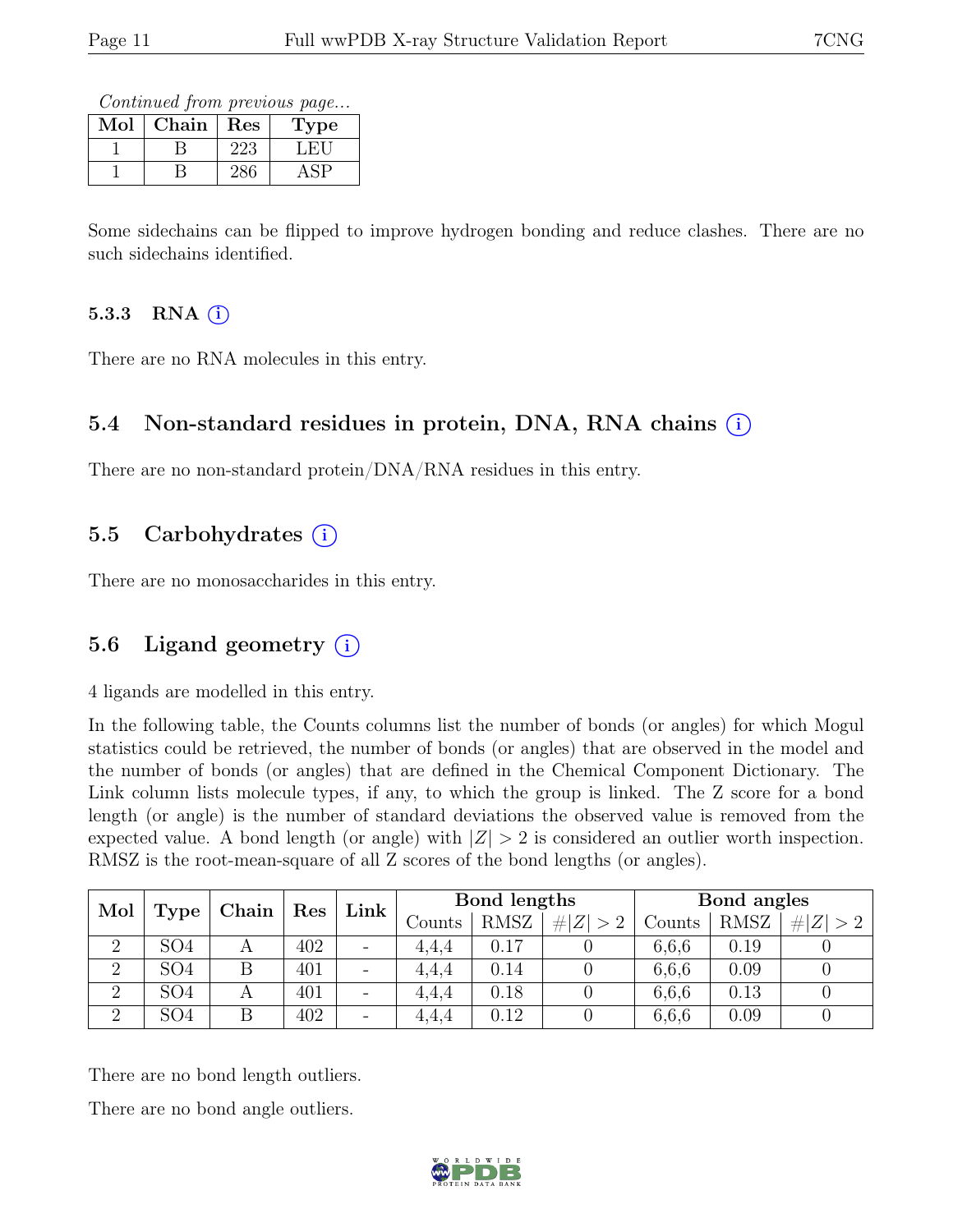There are no chirality outliers. There are no torsion outliers. There are no ring outliers.

No monomer is involved in short contacts.

### 5.7 Other polymers (i)

There are no such residues in this entry.

## 5.8 Polymer linkage issues (i)

There are no chain breaks in this entry.

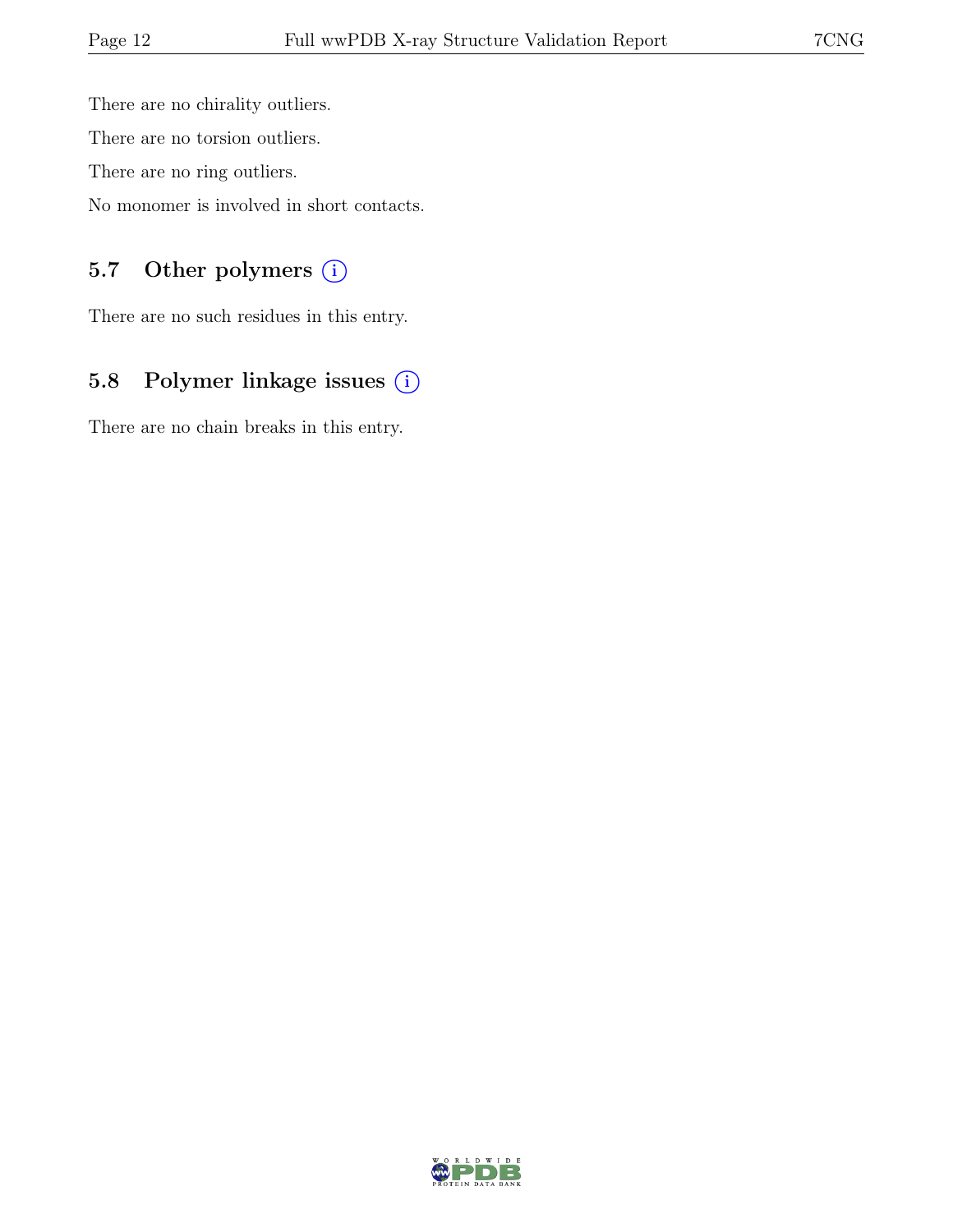## 6 Fit of model and data  $(i)$

### 6.1 Protein, DNA and RNA chains  $(i)$

In the following table, the column labelled ' $\#\text{RSRZ}>2$ ' contains the number (and percentage) of RSRZ outliers, followed by percent RSRZ outliers for the chain as percentile scores relative to all X-ray entries and entries of similar resolution. The OWAB column contains the minimum, median,  $95<sup>th</sup>$  percentile and maximum values of the occupancy-weighted average B-factor per residue. The column labelled 'Q< 0.9' lists the number of (and percentage) of residues with an average occupancy less than 0.9.

| $\text{Mol}$ | Chain | Analysed         | ${ <\hspace{-1.5pt} {\rm RSRZ}\hspace{-1.5pt}>}$ | # $RSRZ>2$                        | $\mid$ OWAB(Å <sup>2</sup> ) $\mid$ Q<0.9 $\mid$ |  |
|--------------|-------|------------------|--------------------------------------------------|-----------------------------------|--------------------------------------------------|--|
|              |       | $344/357(96\%)$  | $-0.13$                                          | 54<br>$8(2\%)$ 60                 | 20, 35, 65, 84                                   |  |
|              |       | $342/357(95\%)$  | 0.07                                             | $10(2\%)$ 51<br>$\blacksquare$ 45 | $\vert 51, 62, 83, 98 \vert$                     |  |
| All          | All   | $686/714$ (96\%) | $-0.03$                                          | $18(2\%)$ 56<br>49                | 20, 57, 80, 98                                   |  |

All (18) RSRZ outliers are listed below:

| Mol            | Chain            | Res | <b>Type</b> | $\operatorname{RSRZ}$ |
|----------------|------------------|-----|-------------|-----------------------|
| 1              | Β                | 286 | <b>ASP</b>  | 3.7                   |
| $\overline{1}$ | B                | 43  | <b>GLY</b>  | 3.7                   |
| $\mathbf{1}$   | А                | 245 | ASP         | 3.4                   |
| $\mathbf{1}$   | B                | 299 | ILE         | 3.2                   |
| $\mathbf{1}$   | B                | 218 | <b>HIS</b>  | 3.0                   |
| $\mathbf 1$    | А                | 302 | <b>TYR</b>  | 3.0                   |
| $\mathbf 1$    | А                | 43  | GLY         | 3.0                   |
| $\mathbf{1}$   | B                | 302 | <b>TYR</b>  | 2.9                   |
| $\mathbf{1}$   | $\mathbf{A}$     | 299 | ILE         | 2.8                   |
| $\mathbf{1}$   | A                | 301 | ALA         | 2.8                   |
| $\mathbf{1}$   | $\boldsymbol{B}$ | 44  | GLY         | 2.7                   |
| $\mathbf 1$    | А                | 304 | ASN         | 2.3                   |
| $\mathbf{1}$   | B                | 287 | GLY         | 2.3                   |
| $\mathbf{1}$   | B                | 337 | GLY         | 2.3                   |
| $\mathbf{1}$   | A                | 312 | <b>GLN</b>  | 2.2                   |
| $\mathbf{1}$   | А                | 44  | <b>GLY</b>  | 2.1                   |
| $\mathbf{1}$   | Β                | 242 | ALA         | $2.0\,$               |
| 1              | В                | 265 | GLU         | 2.0                   |

### 6.2 Non-standard residues in protein, DNA, RNA chains (i)

There are no non-standard protein/DNA/RNA residues in this entry.